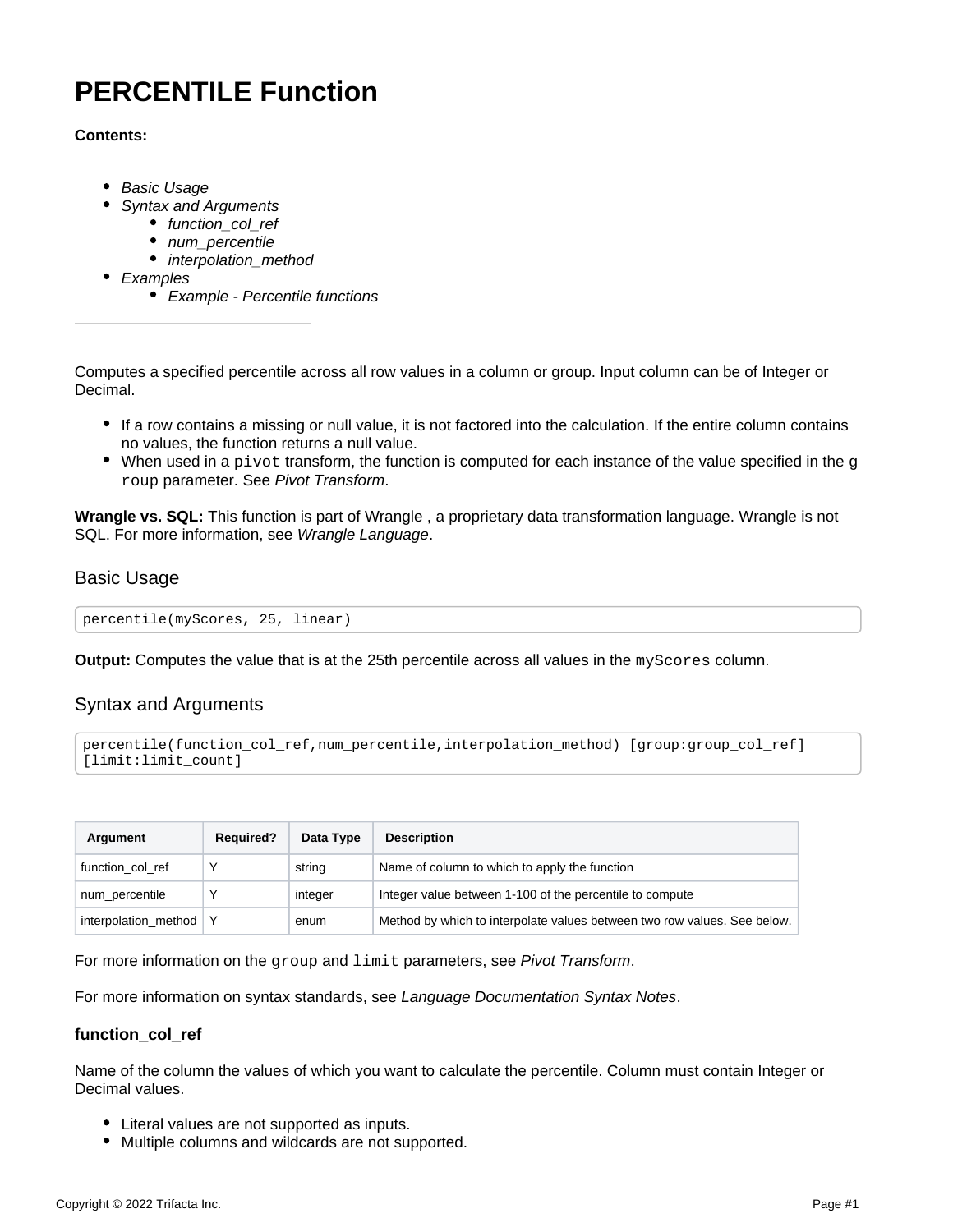## **Usage Notes:**

| <b>Required?</b> | Data Type                                | <b>Example Value</b> |
|------------------|------------------------------------------|----------------------|
| Yes              | String (column reference) precipitationI | n                    |

#### <span id="page-1-0"></span>**num\_percentile**

Integer literal value indicating the percentile that you wish to compute. Input value must be between 1 and 100, inclusive.

- Column or function references are not supported.
- Multiple columns and wildcards are not supported.

## **Usage Notes:**

| <b>Required?</b> | Data Type | <b>Example Value</b> |  |  |
|------------------|-----------|----------------------|--|--|
| Yes              | Integer   | 55                   |  |  |

## <span id="page-1-1"></span>**interpolation\_method**

Method of interpolation between each discrete value. The list of support methods is the following:

| Interpolation method | <b>Description</b>                                                                |
|----------------------|-----------------------------------------------------------------------------------|
| linear               | Percentiles are calculated between two discrete values in a linear fashion.       |
| exclusive            | Excludes 0 and 1 from calculation of percentiles.                                 |
| inclusive            | Includes 0 and 1 from calculation of percentiles.                                 |
| lower                | Use the lower value when the computed value falls between two discrete values.    |
| upper                | Use the upper value when the computed value falls between two discrete values.    |
| midpoint             | Use the midpoint value when the computed value falls between two discrete values. |

#### **Usage Notes:**

| <b>Required?</b> | Data Type | <b>Example Value</b> |
|------------------|-----------|----------------------|
| Yes              | Enum      | linear               |

# <span id="page-1-2"></span>Examples

**Tip:** For additional examples, see [Common Tasks](https://docs.trifacta.com/display/r087/Common+Tasks).

# <span id="page-1-3"></span>**Example - Percentile functions**

This example illustrates how you can apply the following percentile-related functions to your transformations:

- $\bullet$  MEDIAN Calculate the median value from a column of values. See [MEDIAN Function](https://docs.trifacta.com/display/r087/MEDIAN+Function).
- **PERCENTILE Calculate a specified percentile for a column of values. See [PERCENTILE Function](#page-0-3).**
- **•** QUARTILE Calculate a specified quartile for a column of values. See [QUARTILE Function](https://docs.trifacta.com/display/r087/QUARTILE+Function).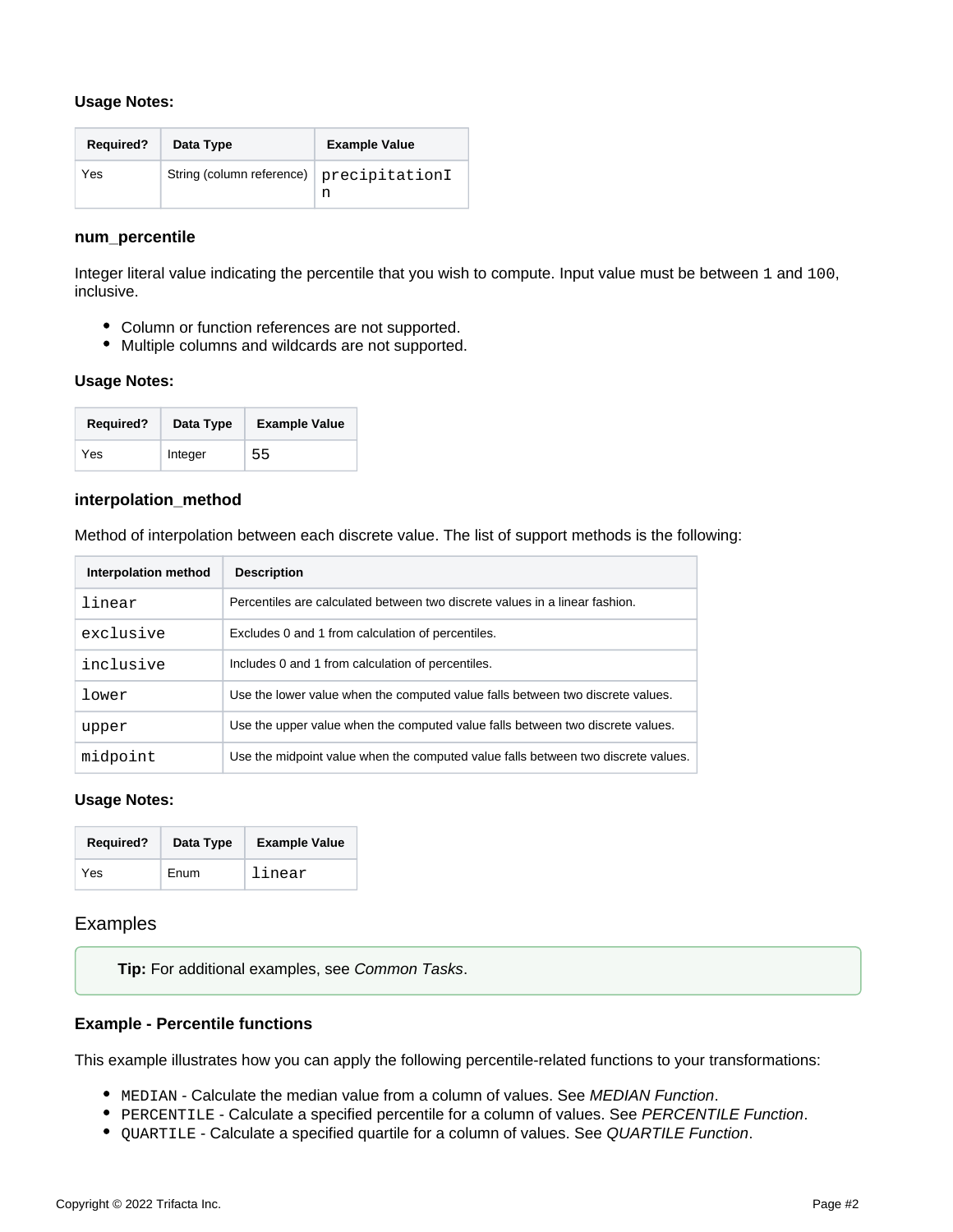The following functions use an approximation technique for calculating median, percentile, and quartiles. In some cases, these calculations can be computed faster across large datasets.

- APPROXIMATEMEDIAN Calculate a close approximation of the median value from a column of values. See [APPROXIMATEMEDIAN Function](https://docs.trifacta.com/display/r087/APPROXIMATEMEDIAN+Function).
- APPROXIMATEPERCENTILE Calculate a close approximation of a specified percentile for a column of values. See [APPROXIMATEPERCENTILE Function](https://docs.trifacta.com/display/r087/APPROXIMATEPERCENTILE+Function).
- APPROXIMATEQUARTILE Calculate a close approximation of a specified quartile for a column of values. See [APPROXIMATEQUARTILE Function](https://docs.trifacta.com/display/r087/APPROXIMATEQUARTILE+Function).

#### **Source:**

The following table lists each student's height in inches:

| <b>Student</b>          | Height |
|-------------------------|--------|
| 1                       | 64     |
| $\overline{\mathbf{c}}$ | 65     |
| 3                       | 63     |
| $\overline{4}$          | 64     |
| 5                       | 62     |
| 6                       | 66     |
| 7                       | 66     |
| 8                       | 65     |
| 9                       | 69     |
| 10                      | 66     |
| 11                      | 73     |
| 12                      | 69     |
| 13                      | 69     |
| 14                      | 61     |
| 15                      | 64     |
| 16                      | 61     |
| 17                      | 71     |
| 18                      | 67     |
| 19                      | 73     |
| 20                      | 66     |

# **Transformation:**

Use the following transformations to calculate the median height in inches, a specified percentile and the first quartile.

- The first function uses a precise algorithm which can be slow to execute across large datasets.
- The second function uses an appropriate approximation algorithm, which is much faster to execute across large datasets.
	- These approximate functions can use an error boundary parameter, which is set to 0.4 (0.4%) across all functions.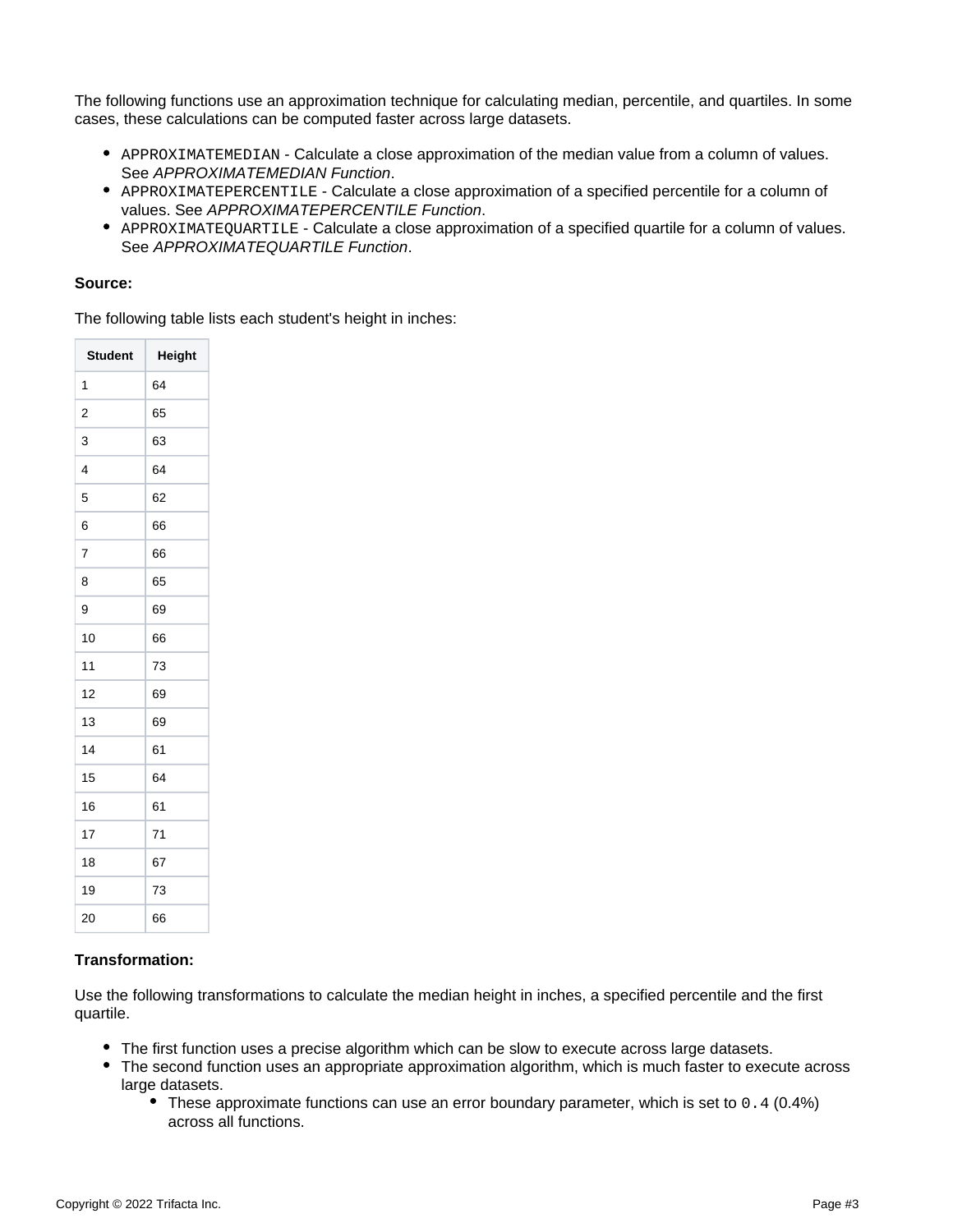**Median:** This transformation calculates the median value, which corresponds to the 50th percentile.

| <b>Transformation Name</b>    | New formula        |
|-------------------------------|--------------------|
| Parameter: Formula type       | Single row formula |
| Parameter: Formula            | median(heightIn)   |
| Parameter: New column<br>name | 'medianIn'         |

| <b>Transformation Name</b>    | New formula                  |
|-------------------------------|------------------------------|
| Parameter: Formula type       | Single row formula           |
| <b>Parameter: Formula</b>     | approximation(heightIn, 0.4) |
| Parameter: New column<br>name | 'approxMedianIn'             |

## **Percentile:** This transformation calculates the 68th percentile.

| <b>Transformation Name</b>                                     | New formula                      |  |
|----------------------------------------------------------------|----------------------------------|--|
| Parameter: Formula type                                        | Single row formula               |  |
| Parameter: Formula                                             | percentile(heightIn, 68, linear) |  |
| Parameter: New column<br>name                                  | 'percentile68In'                 |  |
|                                                                |                                  |  |
| New formula<br><b>Transformation Name</b>                      |                                  |  |
| Single row formula<br>Parameter: Formula type                  |                                  |  |
| approximatepercentile(heightIn, 68, 0.4)<br>Parameter: Formula |                                  |  |
| 'approxPercentile68In'<br>Parameter: New column<br>name        |                                  |  |

## **Quartile:** This transformation calculates the first quartile, which corresponds to the 25th percentile.

| <b>Transformation Name</b>    | New formula                           |
|-------------------------------|---------------------------------------|
| Parameter: Formula type       | Single row formula                    |
| Parameter: Formula            | quartile(heightIn, 1, linear)         |
| Parameter: New column<br>name | 'percentile25In'                      |
|                               |                                       |
| <b>Transformation Name</b>    | New formula                           |
| Parameter: Formula type       | Single row formula                    |
| Parameter: Formula            | approximatequartile(heightIn, 1, 0.4) |
| Parameter: New column<br>name | 'approxPercentile25In'                |